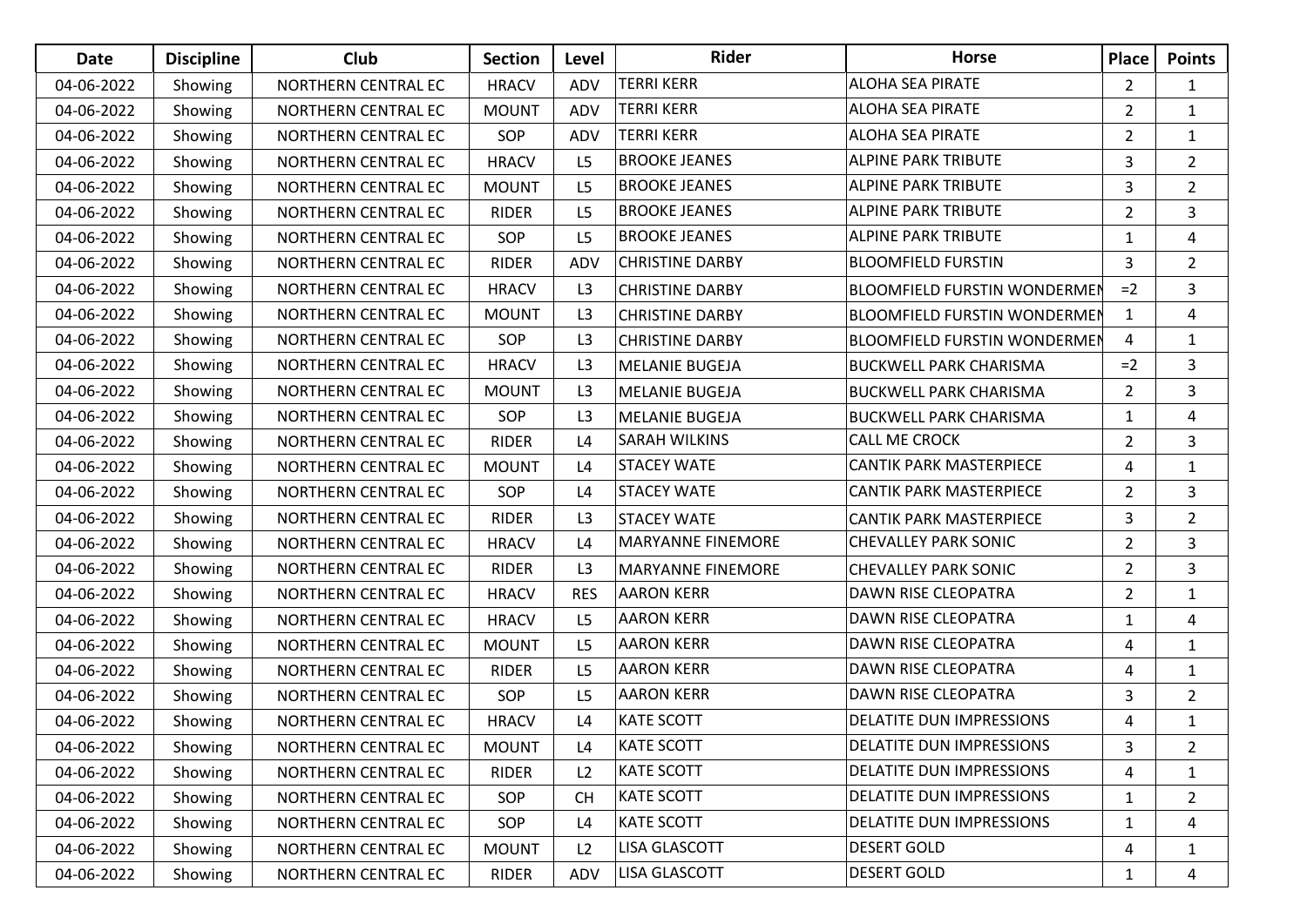| 04-06-2022 | Showing | NORTHERN CENTRAL EC | <b>RIDER</b> | <b>CH</b>      | <b>LISA GLASCOTT</b>          | <b>DESERT GOLD</b>           | $\mathbf{1}$   | $\overline{2}$ |
|------------|---------|---------------------|--------------|----------------|-------------------------------|------------------------------|----------------|----------------|
| 04-06-2022 | Showing | NORTHERN CENTRAL EC | SOP          | L2             | <b>LISA GLASCOTT</b>          | <b>DESERT GOLD</b>           | 3              | $\overline{2}$ |
| 04-06-2022 | Showing | NORTHERN CENTRAL EC | <b>RIDER</b> | L3             | <b>KATE BENTLEY</b>           | ELLIE MAE ROSE               | 4              | $\mathbf{1}$   |
| 04-06-2022 | Showing | NORTHERN CENTRAL EC | <b>RIDER</b> | <b>RES</b>     | PHILIPPA STORK                | <b>GORSARELLA EMMA</b>       | $\overline{2}$ | $\mathbf{1}$   |
| 04-06-2022 | Showing | NORTHERN CENTRAL EC | <b>RIDER</b> | L4             | PHILIPPA STORK                | <b>GORSARELLA EMMA</b>       | $\mathbf{1}$   | 4              |
| 04-06-2022 | Showing | NORTHERN CENTRAL EC | <b>HRACV</b> | L2             | MICAELI GASPEROTTI            | <b>GORSERELLA ARISTOTLE</b>  | 3              | $\overline{2}$ |
| 04-06-2022 | Showing | NORTHERN CENTRAL EC | <b>MOUNT</b> | L2             | MICAELI GASPEROTTI            | <b>GORSERELLA ARISTOTLE</b>  | 3              | $\overline{2}$ |
| 04-06-2022 | Showing | NORTHERN CENTRAL EC | <b>RIDER</b> | L2             | MICAELI GASPEROTTI            | <b>GORSERELLA ARISTOTLE</b>  | $\mathbf{1}$   | $\overline{4}$ |
| 04-06-2022 | Showing | NORTHERN CENTRAL EC | SOP          | L2             | MICAELI GASPEROTTI            | <b>GORSERELLA ARISTOTLE</b>  | $\overline{2}$ | $\mathbf{3}$   |
| 04-06-2022 | Showing | NORTHERN CENTRAL EC | <b>HRACV</b> | L2             | REBECCA TODD                  | <b>ISLE OF RYLANDS</b>       | $\overline{2}$ | 3              |
| 04-06-2022 | Showing | NORTHERN CENTRAL EC | <b>MOUNT</b> | L2             | REBECCA TODD                  | <b>ISLE OF RYLANDS</b>       | $\mathbf{1}$   | 4              |
| 04-06-2022 | Showing | NORTHERN CENTRAL EC | <b>RIDER</b> | ADV            | REBECCA TODD                  | <b>ISLE OF RYLANDS</b>       | $\overline{2}$ | $\overline{3}$ |
| 04-06-2022 | Showing | NORTHERN CENTRAL EC | <b>SOP</b>   | <b>RES</b>     | REBECCA TODD                  | <b>ISLE OF RYLANDS</b>       | $\overline{2}$ | $\mathbf{1}$   |
| 04-06-2022 | Showing | NORTHERN CENTRAL EC | SOP          | L2             | REBECCA TODD                  | <b>ISLE OF RYLANDS</b>       | $\mathbf{1}$   | 4              |
| 04-06-2022 | Showing | NORTHERN CENTRAL EC | <b>HRACV</b> | L <sub>5</sub> | <b>JANE WILLIAMS</b>          | JAZZ                         | 4              | $\mathbf{1}$   |
| 04-06-2022 | Showing | NORTHERN CENTRAL EC | <b>MOUNT</b> | L <sub>5</sub> | <b>JANE WILLIAMS</b>          | JAZZ                         | $\overline{2}$ | $\mathbf{3}$   |
| 04-06-2022 | Showing | NORTHERN CENTRAL EC | <b>RIDER</b> | L <sub>5</sub> | <b>JANE WILLIAMS</b>          | JAZZ                         | 3              | $\overline{2}$ |
| 04-06-2022 | Showing | NORTHERN CENTRAL EC | <b>SOP</b>   | L <sub>5</sub> | <b>JANE WILLIAMS</b>          | <b>JAZZ</b>                  | 4              | $\mathbf{1}$   |
| 04-06-2022 | Showing | NORTHERN CENTRAL EC | <b>HRACV</b> | L <sub>5</sub> | <b>HOLLY DARBY</b>            | <b>KING OF GODS</b>          | $\overline{2}$ | 3              |
| 04-06-2022 | Showing | NORTHERN CENTRAL EC | <b>MOUNT</b> | L <sub>5</sub> | <b>HOLLY DARBY</b>            | <b>KING OF GODS</b>          | $\mathbf{1}$   | 4              |
| 04-06-2022 | Showing | NORTHERN CENTRAL EC | <b>RIDER</b> | L <sub>5</sub> | <b>HOLLY DARBY</b>            | KING OF GODS                 | 1              | 4              |
| 04-06-2022 | Showing | NORTHERN CENTRAL EC | <b>SOP</b>   | L <sub>5</sub> | <b>HOLLY DARBY</b>            | KING OF GODS                 | $\overline{2}$ | $\mathbf{3}$   |
| 04-06-2022 | Showing | NORTHERN CENTRAL EC | <b>RIDER</b> | L4             | SOPHIE O'DEA                  | <b>MISS VALENTINA</b>        | $=4$           | $\mathbf 1$    |
| 04-06-2022 | Showing | NORTHERN CENTRAL EC | <b>HRACV</b> | L4             | <b>CHARLOTTE WARE-DICKINS</b> | <b>NILTON SPIELBERG</b>      | 3              | $\overline{2}$ |
| 04-06-2022 | Showing | NORTHERN CENTRAL EC | <b>MOUNT</b> | <b>RES</b>     | <b>CHARLOTTE WARE-DICKINS</b> | <b>NILTON SPIELBERG</b>      | $\overline{2}$ | $\mathbf{1}$   |
| 04-06-2022 | Showing | NORTHERN CENTRAL EC | <b>MOUNT</b> | L4             | <b>CHARLOTTE WARE-DICKINS</b> | NILTON SPIELBERG             | $\overline{2}$ | 3              |
| 04-06-2022 | Showing | NORTHERN CENTRAL EC | <b>RIDER</b> | L4             | <b>CHARLOTTE WARE-DICKINS</b> | <b>NILTON SPIELBERG</b>      | 3              | $\overline{2}$ |
| 04-06-2022 | Showing | NORTHERN CENTRAL EC | SOP          | $\mathsf{L}4$  | <b>CHARLOTTE WARE-DICKINS</b> | <b>NILTON SPIELBERG</b>      | 3              | $\overline{2}$ |
| 04-06-2022 | Showing | NORTHERN CENTRAL EC | <b>MOUNT</b> | L <sub>2</sub> | ANDREA TANNER                 | <b>REMLIF PARK TENNESSEE</b> | $\overline{2}$ | 3              |
| 04-06-2022 | Showing | NORTHERN CENTRAL EC | SOP          | L2             | ANDREA TANNER                 | <b>REMLIF PARK TENNESSEE</b> | 4              | $\mathbf{1}$   |
| 04-06-2022 | Showing | NORTHERN CENTRAL EC | <b>HRACV</b> | L3             | <b>EMMA JANE KELLY</b>        | ROMBOLI ROMANCE              | 4              | $\mathbf{1}$   |
| 04-06-2022 | Showing | NORTHERN CENTRAL EC | <b>HRACV</b> | ADV            | NATALIA BOGNAR                | <b>SERENDIPITY</b>           | 1              | $\overline{2}$ |
| 04-06-2022 | Showing | NORTHERN CENTRAL EC | <b>MOUNT</b> | ADV            | NATALIA BOGNAR                | <b>SERENDIPITY</b>           | 1              | $\overline{a}$ |
| 04-06-2022 | Showing | NORTHERN CENTRAL EC | RIDER        | ADV            | NATALIA BOGNAR                | <b>SERENDIPITY</b>           | 4              | 1              |